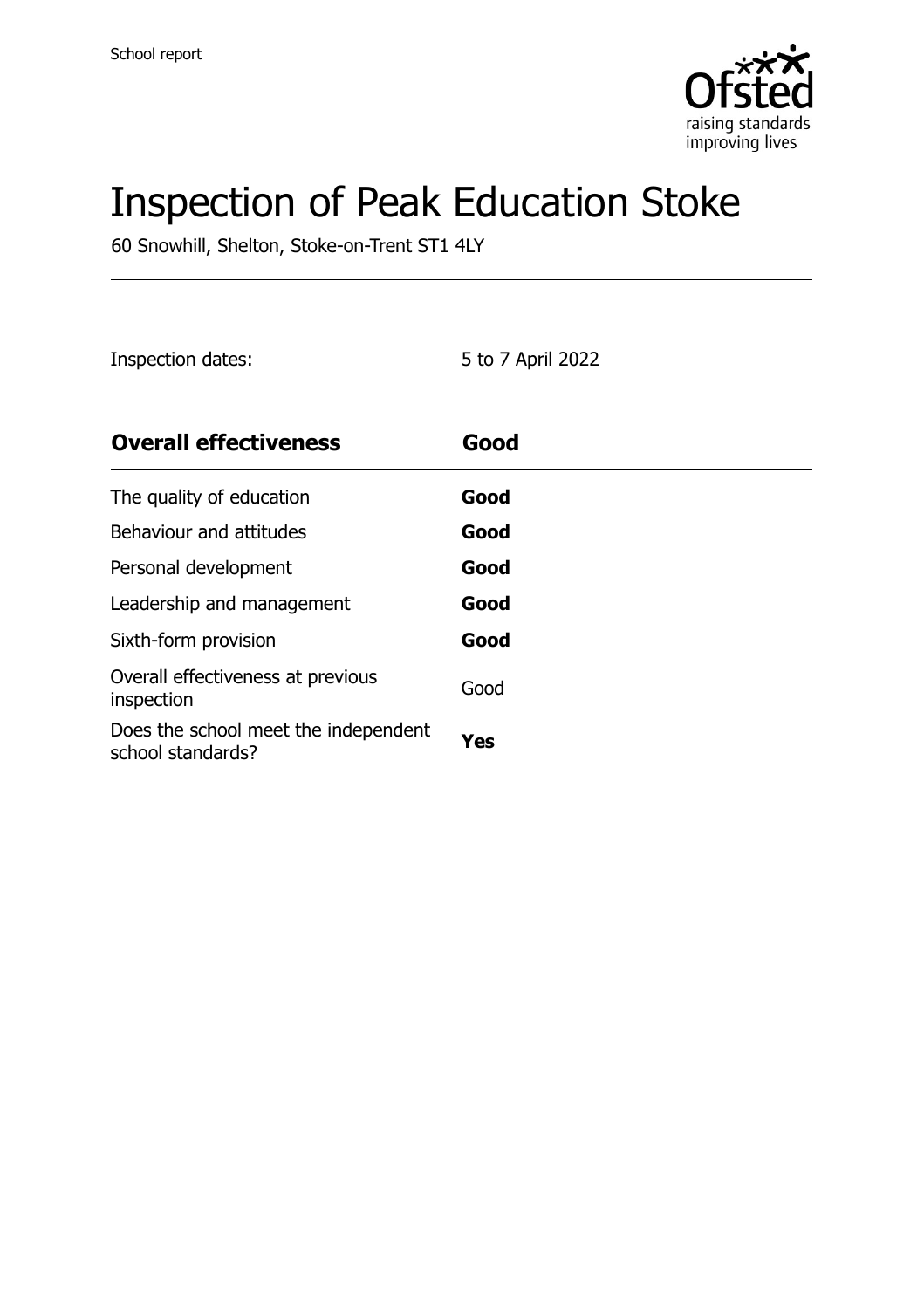

#### **What is it like to attend this school?**

Pupils are positive about their experiences at this school. They say that they learn more because it is calmer and quieter than their previous schools. The proprietor and all staff are determined to help pupils achieve, grow and learn. They work together effectively to help re-engage pupils with their learning.

Prior to starting at the school, most pupils have experienced disruption to their education. Staff help pupils develop more positive attitudes to learning. They take time to explain in lessons so that pupils know what to do. They help pupils develop the ability to express themselves clearly. Staff support pupils to gain appropriate qualifications for the future.

Leaders expect pupils to behave well and follow the agreed rules. Pupils' behaviour can be challenging at times. Staff skilfully de-escalate situations of conflict. They work patiently with individual pupils to help them make better choices. Records show that any bullying is swiftly dealt with.

Many pupils enjoy adventurous activities, such as the climbing wall, kayaking and archery. They develop confidence and improve their social skills. Pupils say that staff know them well. They make time for pupils to talk about anything that causes anxiety. Pupils appreciate the 'chill and chat' sessions.

#### **What does the school do well and what does it need to do better?**

Leaders are deeply committed to helping all pupils to do well personally and academically. Many pupils have an education, health and care (EHC) plan due to their special educational needs and/or disabilities. Staff assess individual pupils carefully to identify gaps in their knowledge and skills. They identify pupils' barriers to learning and behaviour needs. They use this information effectively to design a bespoke curriculum for each pupil.

Since the previous inspection, it is now more typical that pupils join the school in Year 11. Leaders keep the curriculum as broad as possible, despite the short period of time that many pupils are at the school. Pupils study a range of subjects, including art and computing. Regular opportunities for outdoor adventurous learning are built in. Leaders and staff help pupils gain the best qualifications they can in subjects such as English, mathematics and science. They work hard to prepare pupils for further education, training or employment.

Pupils' personal development has a high priority in the school. Leaders put personal, social and health education (PSHE) at the core of the curriculum. Staff teach PSHE well and skilfully thread it into every aspect of the school. Leaders ensure that relationships and sex education is taught effectively. Staff help pupils learn about issues such as consent and healthy relationships. Pupils value these lessons and engage well in the discussions.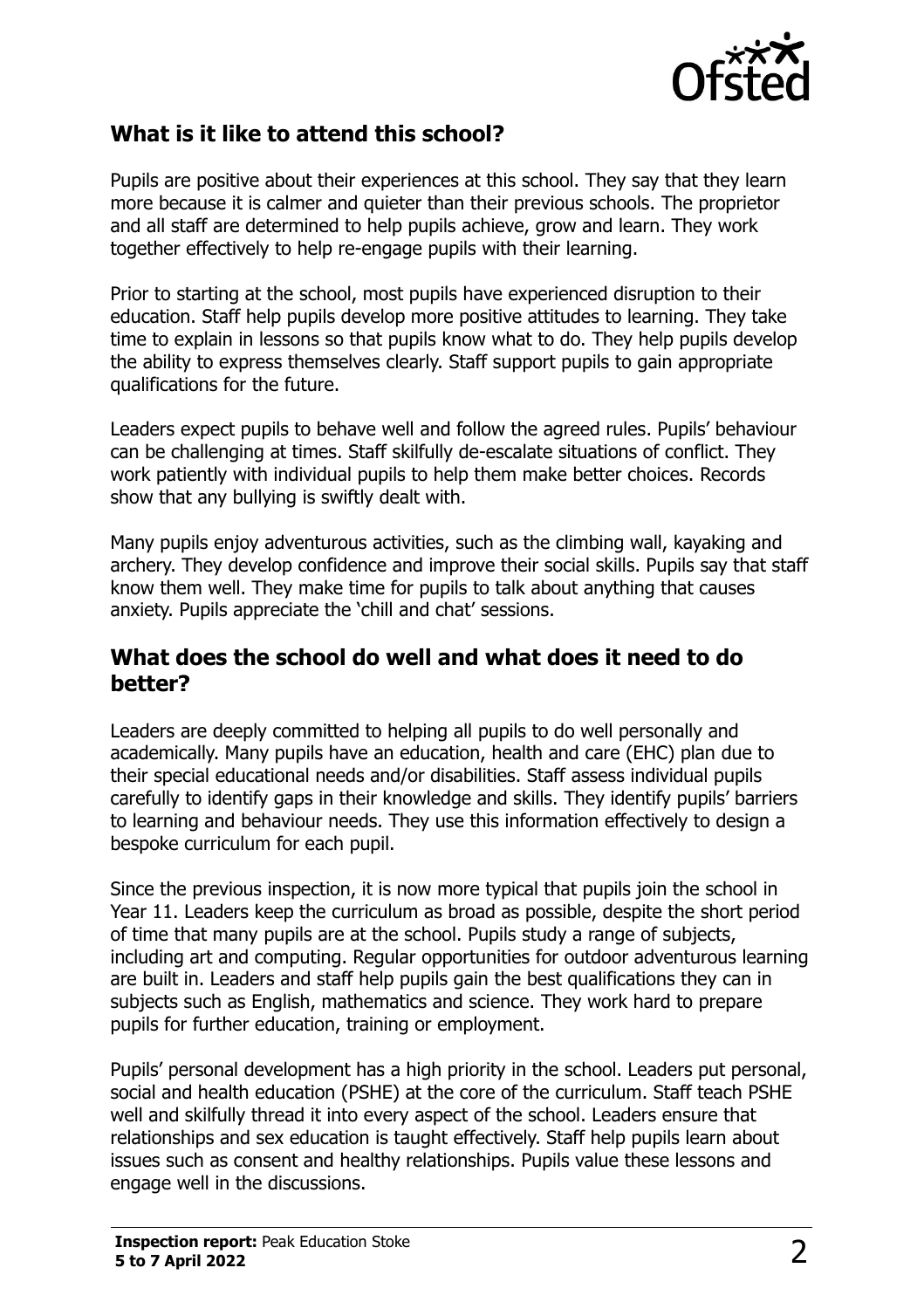

Teachers have good knowledge of the subjects they teach. They sequence the learning carefully, so that pupils build on what they can already do. Staff check pupils' understanding to make sure that new concepts are remembered. They teach pupils subject-specific vocabulary. This helps pupils to talk about what they are learning with increasing accuracy.

Leaders support pupils to develop a love of reading, as well as improving their reading skills. Regular reading opportunities are built into the timetable. Staff choose texts that engage and interest pupils as well as challenging them. Pupils talk confidently about Gothic novels they have read, such as 'Frankenstein' and 'The woman in black'. Leaders are ambitious for pupils. For the first time, a group of pupils are studying for a GCSE in English literature. Staff are sensitive to the needs of pupils at the early stages of learning to read. They provide good encouragement. However, some staff require further training in how best to support these pupils in learning to read.

All pupils receive appropriate careers guidance provided by a specially trained adviser. Staff work hard to raise aspirations and ambition in all pupils. Leaders make effective use of alternative providers and local colleges. These settings provide wider opportunities for pupils, including those students in the sixth form. Pupils talk enthusiastically about their college days or what they learn in food technology or music. Sixth-form students continue to benefit from a highly bespoke curriculum. Carefully designed study programmes support leaders' ambition for every pupil to achieve success.

For the most part, the school is calm and well ordered. Staff make their expectations for behaviour clear. Pupils settle quickly to work in lessons. Adults deal with any disruption calmly and sensitively. They understand the reasons why pupils behave the way they do. Leaders have recently introduced a more therapeutic approach to supporting pupils' individual behaviour needs. This is working well. High-quality support and high levels of supervision help pupils understand and manage their emotions more effectively.

Leaders carefully consider how to help pupils understand their role as a citizen. Visits to the theatre, participation in laying a wreath at the war memorial and engaging in National Braille day deepen pupils' awareness of the wider world. During the inspection, pupils showed great empathy at mealtimes for those staff fasting for Ramadan.

Attendance rates remain stubbornly low, despite leaders' best efforts to work with pupils. The attendance of most pupils improves significantly once they join the school. This includes pupils who were previously out of education for some time. Staff quickly follow up any absence, but leaders know that more work is needed to help pupils attend more regularly.

The new proprietor is committed to the further improvement of the school. Leaders ensure that the school consistently meets the independent school standards. A programme of enhancement and refurbishment following a recent fire risk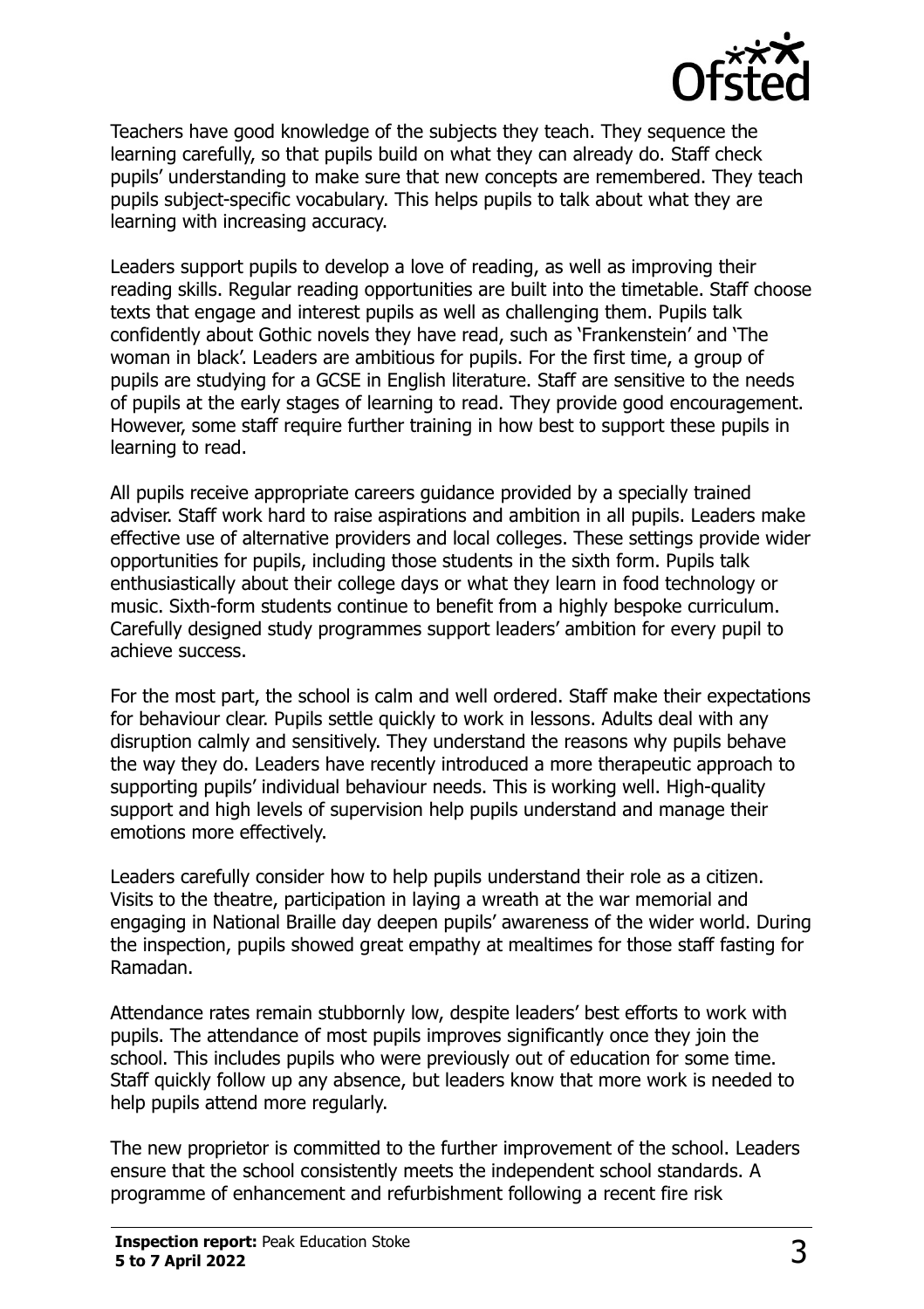

assessment has started. The buildings provide suitable spaces for learning and socialising. Appropriate resources are available to support pupils' learning. The school complies with schedule 10 of the Equality Act 2010.

# **Safeguarding**

The arrangements for safeguarding are effective.

A strong safeguarding culture exists in the school. The safeguarding policy reflects current government guidance. It is available on the school's website. Leaders ensure that staff are well trained and understand the risks that pupils face in their day-today lives. Staff use every opportunity to talk with pupils and help them learn how to keep themselves safe. The whole staff team is alert for any signs of concern. Leaders act quickly when a concern is reported. They work closely with external agencies, such as the police and youth offending team, to ensure that pupils get appropriate support.

# **What does the school need to do to improve?**

# **(Information for the school and proprietor)**

- $\blacksquare$  Not all staff have the right skills to support pupils who are at the early stages of learning to read. This means that at times, the most vulnerable readers are not supported well enough. Leaders should ensure that all staff know how to teach phonics and support early readers effectively.
- Pupils' attendance remains low. Many pupils continue to have gaps in their learning and therefore the ability to catch up is limited due to their poor attendance. Leaders should continue to find ways to improve the attendance of those pupils whose attendance is poor.
- Many pupils join the school towards the end of their secondary education and have limited time to experience a broad curriculum. Leaders should continue to work to ensure that all pupils study a broad curriculum for as long as possible.

# **How can I feed back my views?**

You can use [Ofsted Parent View](http://parentview.ofsted.gov.uk/) to give Ofsted your opinion on your child's school, or to find out what other parents and carers think. We use information from Ofsted Parent View when deciding which schools to inspect, when to inspect them and as part of their inspection.

The Department for Education has further quidance on how to complain about a school.

If you are the provider and you are not happy with the inspection or the report, you can [complain to Ofsted.](http://www.gov.uk/complain-ofsted-report)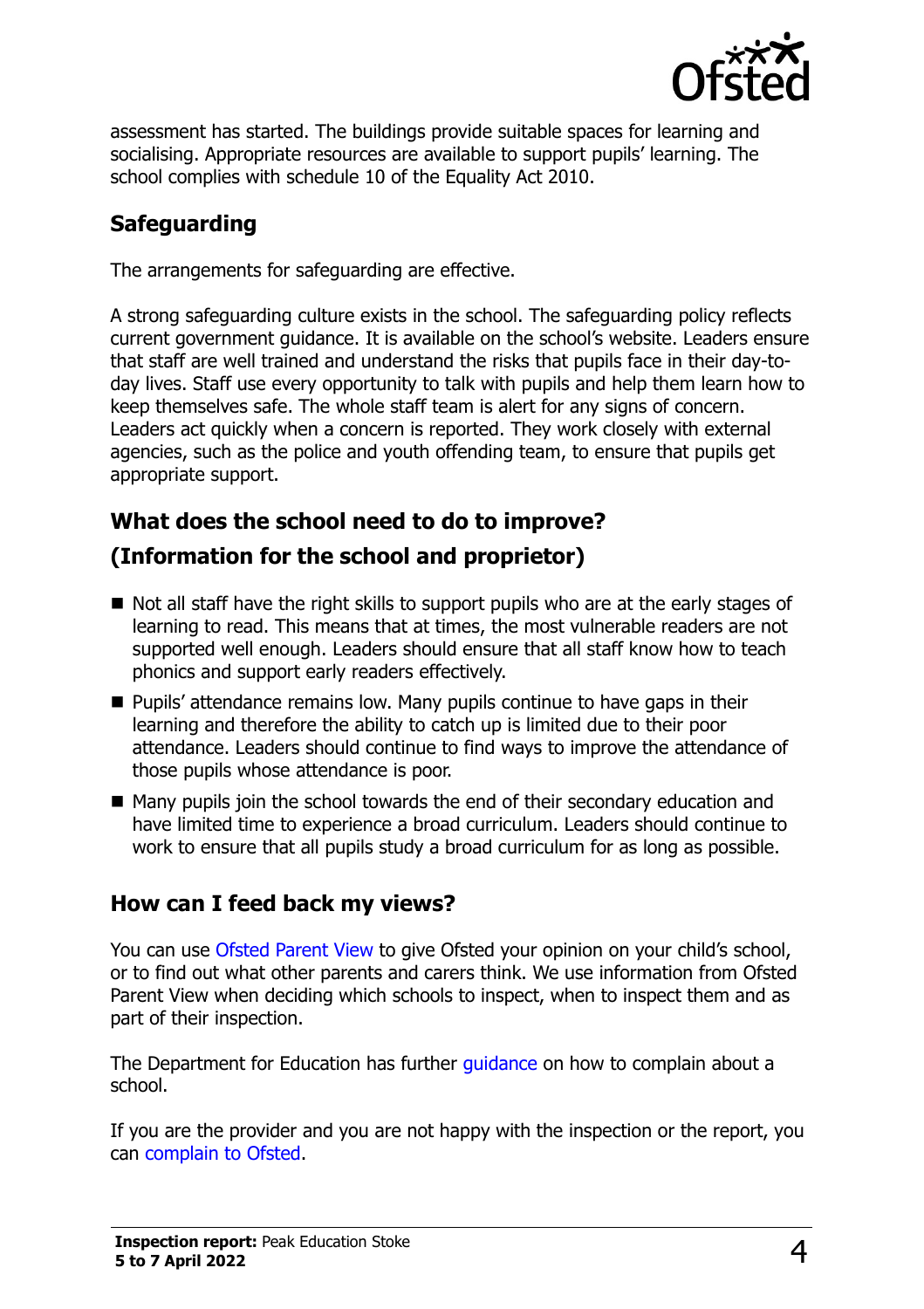

# **School details**

| Unique reference number                       | 143653                           |  |
|-----------------------------------------------|----------------------------------|--|
| <b>DfE registration number</b>                | 861/6013                         |  |
| <b>Local authority</b>                        | Stoke-on-Trent                   |  |
| <b>Inspection number</b>                      | 10220086                         |  |
| <b>Type of school</b>                         | Other independent special school |  |
| <b>School category</b>                        | Independent school               |  |
| <b>Age range of pupils</b>                    | 5 to 18                          |  |
| <b>Gender of pupils</b>                       | Mixed                            |  |
| Gender of pupils in the sixth form            | Mixed                            |  |
| Number of pupils on the school roll           | 86                               |  |
| Of which, number on roll in the<br>sixth form | 13                               |  |
| <b>Number of part-time pupils</b>             | 12                               |  |
| <b>Proprietor</b>                             | <b>Keys Group</b>                |  |
| <b>Chair</b>                                  | David Manson                     |  |
| <b>Headteacher</b>                            | Jonathan Gillie                  |  |
| <b>Annual fees (day pupils)</b>               | £57,525                          |  |
| <b>Telephone number</b>                       | 01782 284329                     |  |
| Website                                       | www.peakeducation.co.uk          |  |
| <b>Email address</b>                          | peakeducation.stoke@peak.co.uk   |  |
| Date of previous inspection                   | 6 to 8 March 2018                |  |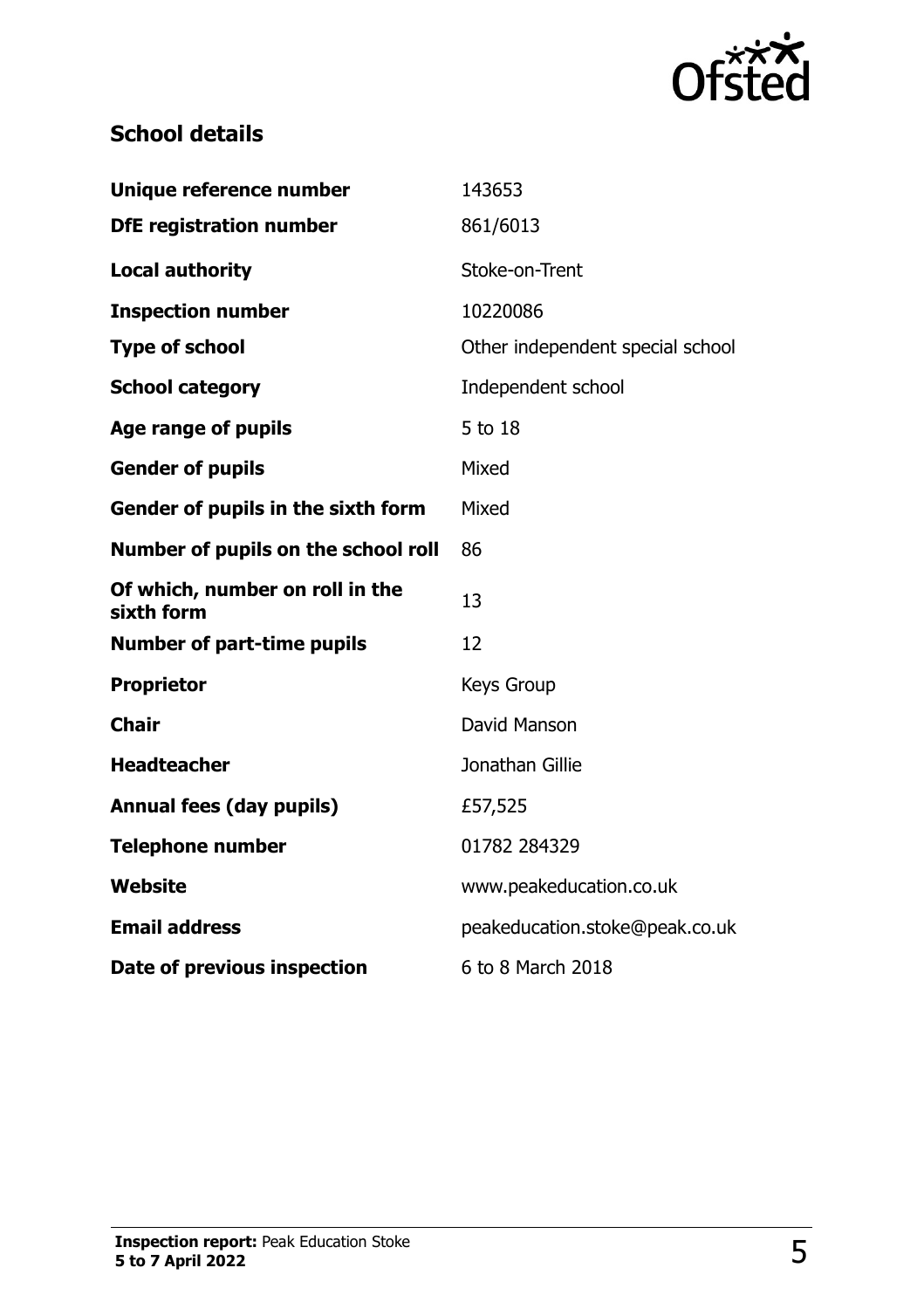

#### **Information about this school**

- Since the previous inspection, the proprietor has changed from Paul Ball to Keys Group. The Department for Education was notified that this change took effect from 22 March 2022.
- The school is registered to provide full- and part-time education of boys and girls aged five to 18. At present, there are no pupils in Year 1 to Year 8. Only a small number of pupils join the sixth form each year.
- The school provides education for pupils who have social, emotional and mental health difficulties. Nearly half the pupils have an EHC plan. Most have been excluded or were at high risk of being excluded from their previous school.
- The school also offers alternative education to pupils from other schools on a part-time basis.
- The headteacher is also the headteacher of Peak Education Audley.
- The school makes use of registered alterative provision provided by Stoke-on-Trent College and W2A. Ofsted inspects these settings separately. The school works with 11 unregistered alternative providers.
- The school's previous full standard inspection took place from 6 to 8 March 2018.

#### **Information about this inspection**

Inspectors carried out this inspection under section 109(1) and (2) of the Education and Skills Act 2008. The purpose of the inspection is to advise the Secretary of State for Education about the school's suitability for continued registration as an independent school.

The school meets the independent school standards. These are the requirements set out in the schedule to the Education (Independent School Standards) Regulations 2014.

This was the first routine inspection the school had received since the COVID-19 pandemic began. Inspectors discussed the impact of the pandemic with leaders, and have taken that into account in their evaluation of the school.

- Inspectors met with the executive headteacher, the headteacher, the deputy headteacher and subject leaders. The lead inspector spoke with those responsible for governance, including the chief executive officer and the regional manager.
- Inspectors conducted deep dives in English, mathematics, science, computing and PSHE. For each deep dive, these included discussions about the curriculum with subject leaders, visits to lessons and scrutiny of pupils' work. Inspectors also met with pupils to discuss their learning in these subjects and talked about the books they were reading.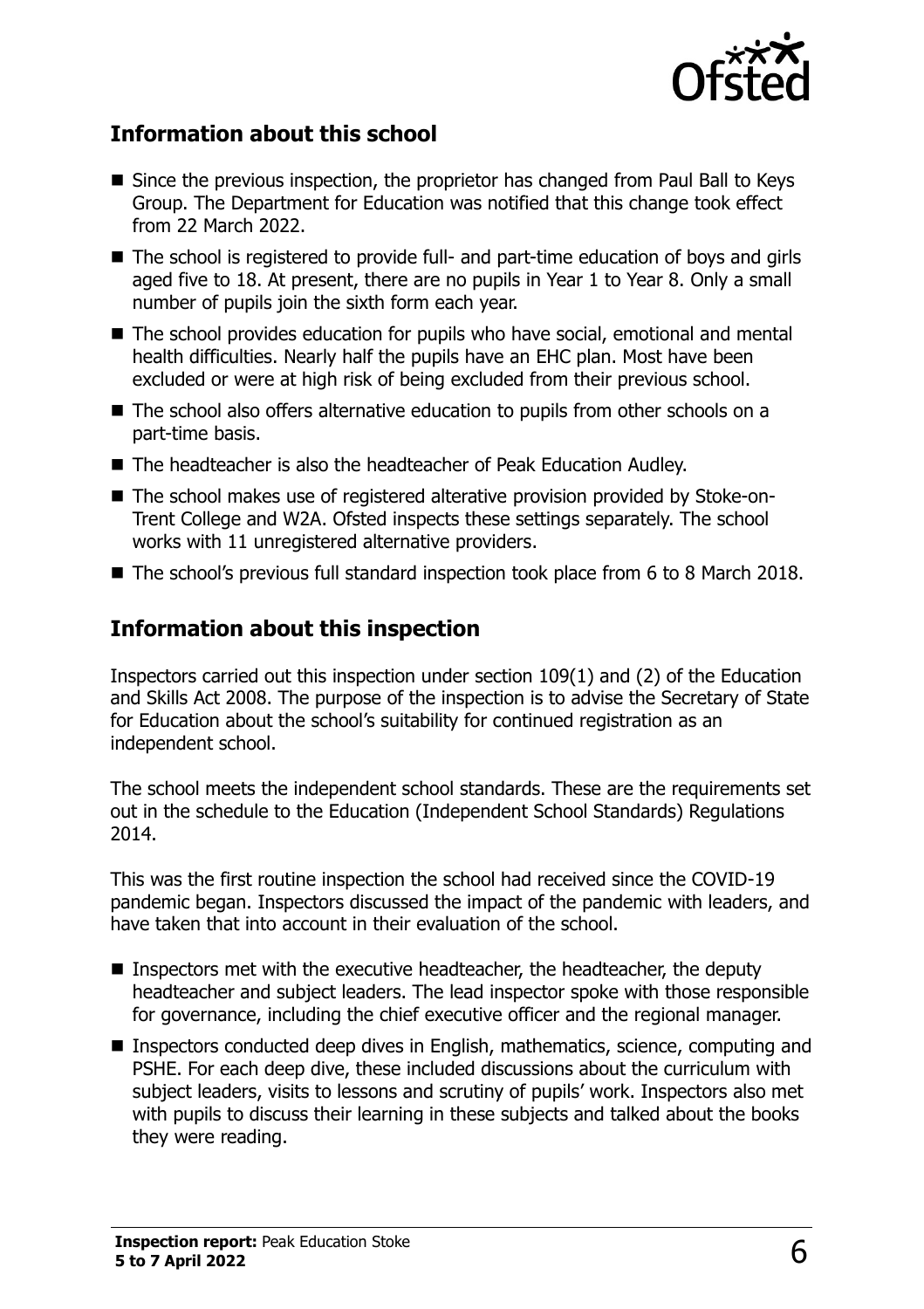

- **Inspectors also talked to pupils more generally about their experiences in school.** They observed pupils at breaktimes, spoke to them at the start of the school day and saw them at work in a range of lessons.
- **Inspectors talked with staff to discuss how they are supported to develop their** skills, knowledge and understanding.
- A range of documentation was scrutinised, including school policies, curriculum documents and the school's website.
- Inspectors visited three of the alternative providers.
- In checking safeguarding, the lead inspector scrutinised documentation, and looked at the school's processes for reporting concerns and the employment checks that leaders make on staff prior to employment.
- Checks were made relating to the independent school standards, including checks on the school's premises.
- The lead inspector considered responses, including free-text comments, to Ofsted Parent View, the online questionnaire.
- The lead inspector considered the responses to the staff survey.

#### **Inspection team**

| Nicola Harwood, lead inspector | Her Majesty's Inspector |
|--------------------------------|-------------------------|
| Mike Onyon                     | Ofsted Inspector        |
| Mel Ford                       | Her Majesty's Inspector |